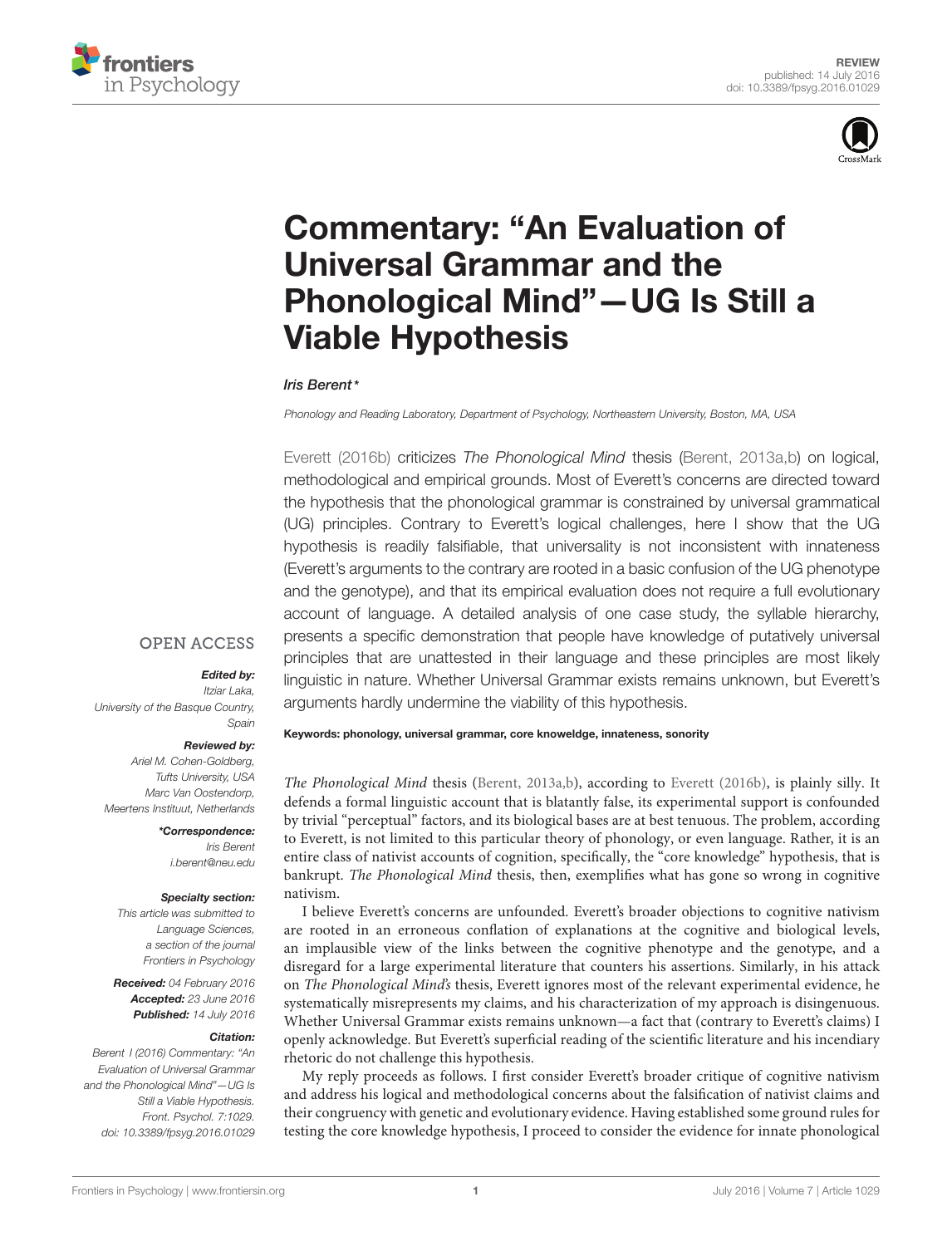constraints by evaluating the empirical evidence for UG in a particular case study—the restrictions on syllable structure. Everett's remaining arguments against The Phonological Mind thesis are discussed in the final section. While my reply focuses mostly on the arguments in [Everett](#page-11-1) [\(2016a\)](#page-11-1), the broader context is set in reference to his upcoming book, Dark Matter of the Mind, of which [Everett](#page-11-0) [\(2016b\)](#page-11-0) is an excerpt.

# EVALUATING COGNITIVE NATIVISM

To appreciate [Everett'](#page-11-0)s [\(2016b\)](#page-11-0) critique of nativist theories of language, it is important to consider it within his broader critique of cognitive nativism, specifically, the core knowledge hypothesis. My discussion begins with a brief summary of this hypothesis, followed by a discussion of Everett's methodological concerns.

# The Core Knowledge Hypothesis

Core knowledge theory articulates a cognitive hypothesis regarding the origins of knowledge (for reviews, see [Spelke,](#page-12-0) [1994;](#page-12-0) [Carey and Spelke,](#page-11-2) [1996;](#page-11-2) [Spelke,](#page-12-1) [2000;](#page-12-1) [Spelke and Kinzler,](#page-12-2) [2007;](#page-12-2) [Carey,](#page-11-3) [2009\)](#page-11-3). It asserts that knowledge is constrained by domain-specific principles that are innate, and consequently, these principles tend to emerge universally, in early development. In addition, core knowledge plays a secondary role in guiding the acquisition of knowledge later in life. For example, young infants (e.g., [Feigenson et al.,](#page-11-4) [2002;](#page-11-4) [Wynn et al.,](#page-12-3) [2002;](#page-12-3) [Izard](#page-11-5) [et al.,](#page-11-5) [2009;](#page-11-5) [de Hevia et al.,](#page-11-6) [2014\)](#page-11-6) and animals (e.g., [Uller](#page-12-4) [et al.,](#page-12-4) [2001;](#page-12-4) [Flombaum et al.,](#page-11-7) [2005\)](#page-11-7) exhibit a rudimentary understanding of number based on principles that are apparently universal and innate. Unlike the early core knowledge of number, mathematical theory is neither innate nor universal, but its organization appears to follow on the heels of core knowledge principles. Other putative systems of core knowledge concern the representation of objects (e.g., [Carey and Xu,](#page-11-8) [2001\)](#page-11-8), space (e.g., [Hermer and Spelke,](#page-11-9) [1994\)](#page-11-9), others' minds (e.g., [Leslie,](#page-11-10) [2005\)](#page-11-10) and morality (e.g., [Hamlin et al.,](#page-11-11) [2007,](#page-11-11) [2010\)](#page-11-12). In all cases, infants tend to converge on narrow organizational principles that are apparently unattested in their experience, and these foundations guide the acquisition of related bodies of knowledge later in life (e.g., mathematics, physics, psychology and ethics).

[Berent](#page-10-0) [\(2013a,](#page-10-0)[b\)](#page-10-1) suggests that phonology might present another core knowledge system, whose organization is constrained by universal grammar. This hypothesis predicts that speakers of all languages converge on shared phonological principles for which they lack inductive basis. To the extent phonological knowledge is abstract, it is possible for it to emerge across language modalities—in signed and spoken phonological systems. Finally, the view of phonology as a system of core knowledge further explains the close links between phonology and reading—a cultural invention that is obviously not universal, but is often phonologically based.

Everett rejects cognitive nativism outright. In his words "There is no human nature if by this we mean a kind of a priori knowledge common to all and only humans"

[\(Everett,](#page-11-1) [2016a,](#page-11-1) p.  $51$  $51$ )<sup>1</sup>. "There is nothing like instincts or modules in our higher-level cognitive abilities, e.g., language, interpretative principles of the world around us" [\(Everett,](#page-11-1) [2016a,](#page-11-1) p. 54). But Everett never discusses the details of any of the many experimental studies that demonstrate core knowledge in infancy. Instead, his objections (e.g., to a "moral instinct") "boil down to three: (i) designer bias (i.e., the appeal to the notion that "humans are the way they are for reasons beyond their control," p. 660); (ii) Ivy league bias (i.e., "assume the person at the most prestigious university is correct," p.661); and (iii) simple answers to complex questions" (p. 660). None of these arguments speaks to the experimental evidence itself.

At a broader level, [Everett](#page-11-0) [\(2016b\)](#page-11-0) outlines two classes of inprinciple objections to the core knowledge hypothesis. First, he is worried that this hypothesis is "difficult to falsify". He next proceeds to attack cognitive nativism based on methodological, genetic and evolutionary considerations. I believe these concerns are unfounded, and I consider them next in turn. My goal here is to demonstrate that cognitive nativism, generally, and phonological nativism, specifically, remains a viable hypothesis. The specific evidence in its support is discussed in Section "A Case Study: The Restrictions on Syllable Structure."

# Falsifying the Core Knowledge Hypothesis: The Cognitive Tests

Contrary to Everett's worries, the core knowledge hypothesis makes some clear, readily falsifiable claims. This hypothesis would be readily falsified by showing that putative principles of core knowledge either (a) have no effect on behavior; (b) emanate from extraneous sources, external to the domain in question; or (c) are induced (i.e., learned) by tracking the statistical or structural regularities in the child's experience. In the specific case of phonology, the hypothesis that a principle P forms part of a core phonological system (i.e., universal grammar) would be falsified by either showing that the preference attributed to P is inactive (1) (a), or by showing that it is neither linguistic or innate (i.e., it can be captured by sensorimotor constraints or ones that are induced from experience, see 1b–c).

- (1) Falsifying the core knowledge hypothesis. The hypothesis that a principle P forms part of core knowledge of phonology (UG) will be falsified by showing that
	- (a) P is inactive.
	- (b) P emanates from extraneous non-phonological sources (e.g., sensorimotor constraints).
	- (c) P is induced (i.e., learned) by tracking the statistical or structural regularities in the child's experience.

To illustrate how one can apply these conditions, let us consider in detail one specific example, concerning the putatively universal constraint on syllable structure (i.e., ONSET, [Prince](#page-12-5) [and Smolensky,](#page-12-5) [1993/2004\)](#page-12-5). To reiterate, my goal here is to demonstrate how this constraint can be falsified, in principle; I am not concerned with whether the ONSET hypothesis is correct.

<span id="page-1-0"></span><sup>&</sup>lt;sup>1</sup>All page citations of [Everett](#page-11-1) [\(2016a\)](#page-11-1) are based on a manuscript from August 03, 2015.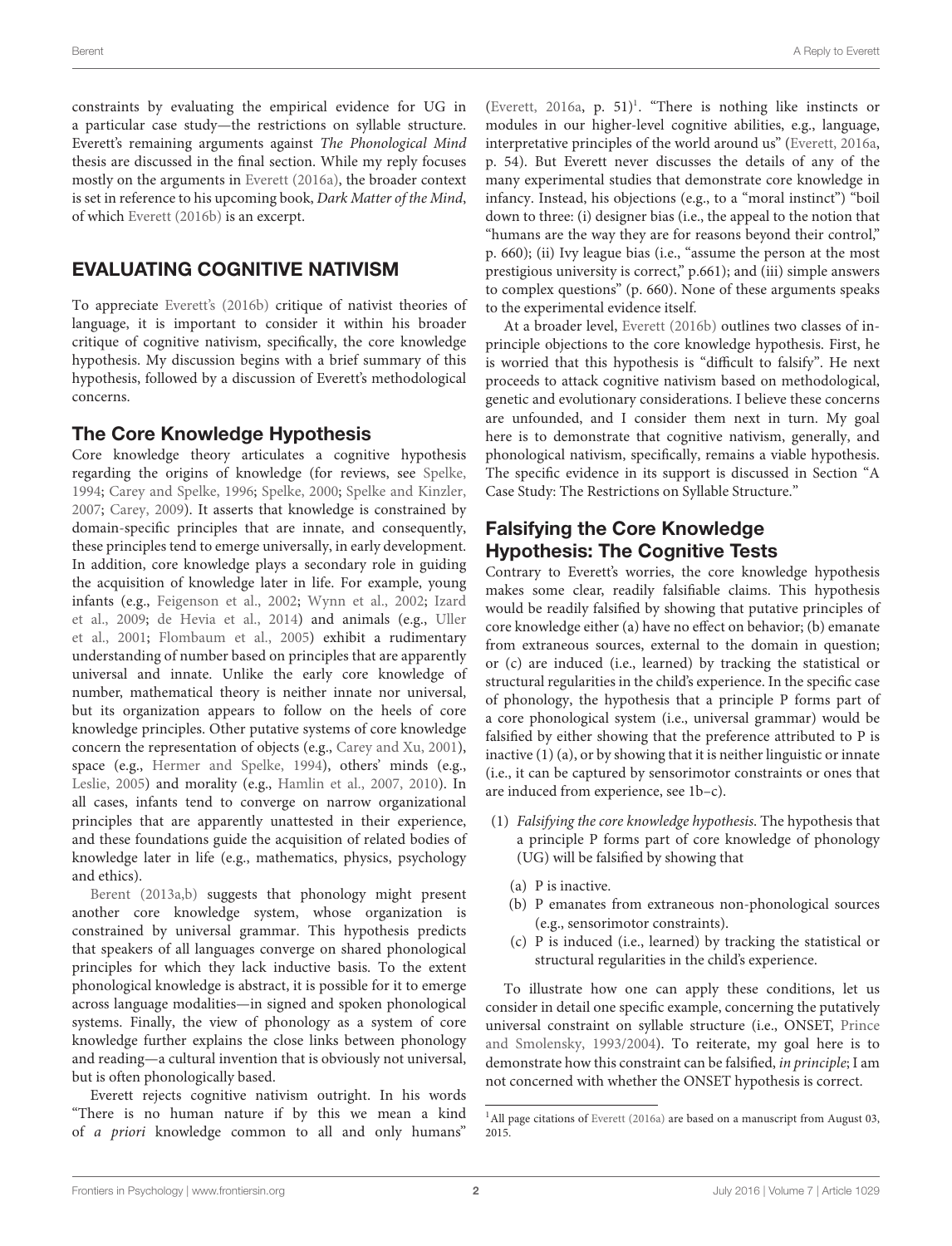ONSET is a putatively universal phonological principle (P) that requires syllables to have an onset (i.e., begin with a consonant). Accordingly, syllables like pa should be better formed than ap, resulting in a preference for pa across languages, in language processing and acquisition.

### (2) ONSET: Syllables must have onsets.

The simplest way to falsify ONSET is to demonstrate that it is inactive in a given language (e.g., English). Notice that counterexamples (i.e., syllables like ap, e.g., ap.pen.dec.to.my) would not necessarily establish that fact. In modern phonological theory (e.g., [Prince and Smolensky,](#page-12-5) [1993/2004;](#page-12-5) [McCarthy and Prince,](#page-11-13) [1995\)](#page-11-13), all grammatical constraints are violable (an assumption that is independently motivated; for discussion see [Prince and](#page-12-5) [Smolensky,](#page-12-5) [1993/2004;](#page-12-5) [McCarthy and Prince,](#page-11-13) [1995\)](#page-11-13), so the existence of syllables like ap does not necessarily show that ONSET is inactive. However, one could falsify this hypothesis by documenting a language that actively promotes onsetless syllables (i.e., a preference for a or ap over pa). Some authors have argued that Arrernte presents precisely this case [\(Breen and Pensalfini,](#page-11-14) [2001\)](#page-11-14), although the matter remains a topic of controversy [\(Berry,](#page-11-15) [1998;](#page-11-15) [Topintzi and Nevins,](#page-12-6) [2014\)](#page-12-6).

Another way to falsify ONSET is to show that the  $pa > ap$ preference is **causally** determined **solely** by the relative ease of the perception and articulation of pa. The distinction between a sole direct cause and indirect pressures is absolutely crucial. Many phonological systems conspire to favor forms that optimize speech perception and production—this is precisely what would be expected if phonology were an adaptive biological system [\(Berent,](#page-10-0) [2013a](#page-10-0)[,b\)](#page-10-1). But correlation is not causation. The Phonological Mind hypothesis states that sensorimotor pressures constrain the phonological system not in on-line language processing, but rather off-line, in phylogeny—by favoring the

<span id="page-2-0"></span>

biological evolution of abstract universal rules that optimize sensorimotor pressures (e.g., by natural selection, see **[Figure 1](#page-2-0)**). ONSET presents one such putative constraint. By hypothesis, the ONSET constraint is abstract, so its effect should be independent of the articulatory and acoustic demands associated with the production and perception of specific sounds in a given context (e.g., in clear speech vs. noise), their modality of presentation (e.g., they should be active for both spoken and printed words), and the state of sensorimotor systems (typical or impaired). Demonstrating that phonological principle P can be subsumed by sensorimotor constraints would falsify the hypothesis that P forms part of the core knowledge system of phonology.

Learnability presents a third critical test of the hypothesis. A principle P would be falsified if the relevant generalization were induced from experience with similar forms. For example, ONSET would be falsified if the preference for pa (over ap) required experience with syllables like pa, ba, ma, etc. As in the case of sensorimotor correlates, the role of experience must be interpreted with caution. And indeed, the (un)learnability of P does not mean that its acquisition requires no experience at all. It is trivial to show that, absent some minimal triggering conditions, language will not emerge normally. Similarly, absent experience with speech, deaf individuals will develop a sign language, whose phonology is distinct from that of hearing speakers. Experience, then, clearly plays a critical role in **triggering** the unfolding of the putative phonological phenotype [\(Berent,](#page-10-0) [2013a,](#page-10-0) p. 245). But triggering should not be confused with the cognitive process of inductive learning. The triggering condition entails that the pa preference might require experience with speech, generally. By contrast, induction means that the pa preference will require experience with **specific** types of syllables—ones whose structural properties overlap with those of the preferred pa type (e.g., labialinitial syllables, such as  $pa$ ,  $ba$ ). The hypothesis that certain phonological primitives and constraints are innate cognitive traits (i.e., they arise in the normal course of development, but do not result from a cognitive process; [Samuels,](#page-12-7) [2004\)](#page-12-7) explains this fact.

# Evaluation of Innateness at the Behavioral, Genetic and Evolutionary Levels

Our discussion so far shows that the hypothesis of core knowledge is clearly falsifiable, and I believe Everett and I agree on the criteria outlined in (1). In his view, however, the list of methodological requirements for demonstrating core knowledge is more extensive (see 3). In particular, Everett imposes restrictions on the range of admissible experimental methods, and on the genetic and evolutionary conditions for demonstrating core knowledge. I consider these three objections in turn.

- (3) Everett's conditions for demonstrating that principle P forms part of a core knowledge (based on [Everett,](#page-11-0) [2016b,](#page-11-0) p. 4):
	- (a) Demonstrate the role of P in infancy by relying on methods "more sound than babies' sucking or eyemovements."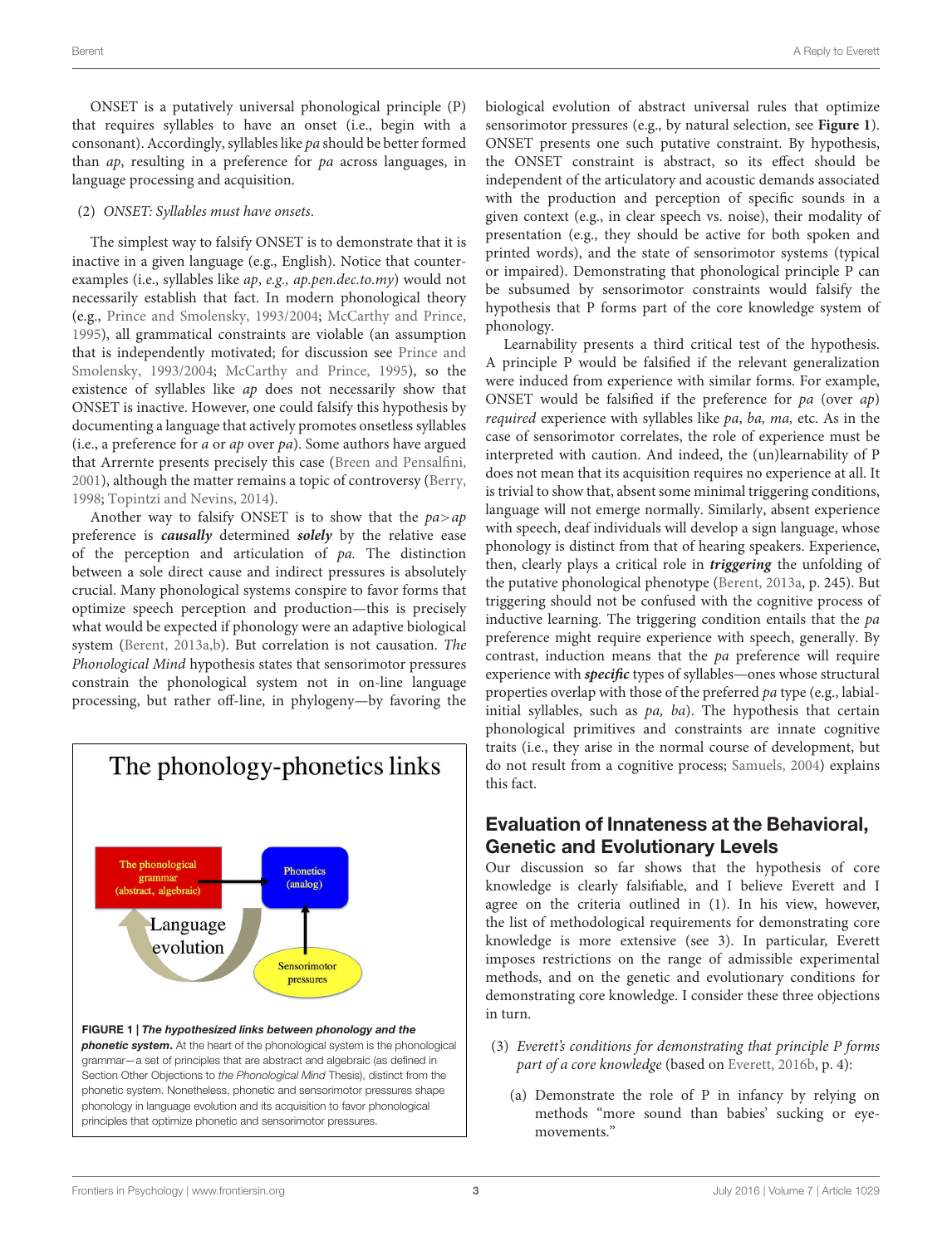- (b) "Keep genetics and epigenetics (constraints embryological, environmental – on the strength, absence, or presence of genetic effects) separate."
- (c) Provide a plausible account for the evolution of the trait.

Everett's first requirement stipulates conditions on the behavioral methods admissible for demonstrating core knowledge. In his opinion, the support for core knowledge cannot be based on measures involving sucking or eye movement. This requirement arbitrarily rejects a very large literature that demonstrates principles of core knowledge in the first months of life. [Everett](#page-11-0) [\(2016b\)](#page-11-0) provides no justification for this requirement. Elsewhere [\(Everett,](#page-11-1) [2016a,](#page-11-1) p. 664), he notes the concern that the infant "is acting upon information that is different from the information the researcher is thinking about." While Everett is of course, right that the link from behavior to cognitive structure is indirect, this challenge is certainly not specific to looking time or sucking methods. Any response to contrasting stimuli—be it manual button press, looking time or neural activity—can only be linked to cognitive structure if those stimuli are matched for all other relevant dimensions. The critical challenge for making such inferences is the control of stimuli, not the modality of response. However, Everett does not show that such controls are lacking in any of the hundreds of studies that employ this procedure. In fact, none of these experimental results is reviewed with any detail. In any case, the evidence for core knowledge in infancy is not limited to looking time or sucking methods. For example, near infrared spectroscopy shows that the brain activity of neonates is modulated by the syllable hierarchy [\(Gómez et al.,](#page-11-16) [2014\)](#page-11-16). Furthermore, the results from looking time methods are corroborated by findings from brain measures (cf., the evidence for rule learning in behavioral vs. brain measures, in [Marcus et al.,](#page-11-17) [1999](#page-11-17) and [Gervain et al.,](#page-11-18) [2012\)](#page-11-18). Accordingly, the exclusion of the great majority of the infant literature on core knowledge has no justification.

Everett's next condition requires that one furnish genetic evidence for core knowledge, and in so doing, one must "keep genetics and epigenetics (constraints – embryological, environmental – on the strength, absence, or presence of genetic effects) separate." To illustrate the logical difficulties inherent in the notion of innate knowledge, Everett considers the "prodrop" parameter (i.e., optional deletion of the subject, as in "He left"). By his account, each of the two settings of the parameter (i.e., whether or not the subject can be dropped) must each be associated with different genes. Accordingly, if the "prodrop" parameter were truly innate, then this knowledge must be "located somehow, somewhere in the human genome" (p. 2), and consequently, one would have expected these two settings to doubly dissociate: some genetic mutations should have selectively impaired the acquisition of a "pro-drop" language, but spared a language that lacks the "pro-drop" option; other mutations should have produced the complementary pattern. However, no such dissociations are reported. Beyond this empirical challenge, Everett is concerned that the hypothesis of innate knowledge presents an inherent contradiction. If knowledge (e.g., the "prodrop" parameter) is genetically coded, then it must be subject to mutations, which would ultimately prevent certain languages

from being learnable. In the case of the "pro-drop" parameter, Everett would predict that some language learners should be genetically predisposed toward favoring the "drop" option, whereas others (those carrying the opposite parameter setting) should be predisposed toward learning languages that do not drop their subject. The result is that "not all people may be able to learn every language" (p. 2). Put differently, if UG is innate, then it cannot be universal.

However, there are a number of fallacies in this logic. First, innateness and universality are not an oxymoron. Humans are innately equipped with two eyes, yet this trait does not become abruptly extinct (i.e., non-universal) in the population by sudden spontaneous mutations. This is because innate traits are buffered by homeostatic mechanisms that seek to detect and correct replication errors in the genome, as well as cell and tissue malfunctions during embryonic development. These checks and balances are not infallible. Accordingly, rare genetic abnormalities or developmental problems (like the loss of particular cell types or interference from external factors that embryos can be exposed to, such as alcohol, nicotine, synthetic steroid hormones, etc.) could prevent the typical acquisition of universal grammar, just as they can result in a single "cyclopean" eye in human fetuses [\(Sarnat et al.,](#page-12-8) [2014\)](#page-12-8). Such rare cases of dysfunction do not throw into question the reality of the complex sequence of developmental events that forms the innate basis of the "two eyes" trait and its universality in the normal population. The same holds for universal grammar.

Similarly, there is no biological reason that distinct settings of a UG principle (e.g., "pro-drop") must doubly dissociate. Everett predicts such dissociations because he believes that distinct innate principles (e.g., the two settings of the "prodrop" parameter) must be "localized" in distinct bits of DNA. But this requirement is based on a misunderstanding of the relation between genotypes and phenotypes. Core knowledge (e.g., UG) concerns properties of the cognitive phenotype—the putative set of cognitive principles that are somehow represented in the brains of individual speakers; this is not conceptually identical to the genotype of these individuals (e.g., their particular sequences of DNA bases), nor are genotypes and phenotypes necessarily related in a one-to-one fashion. By hypothesis, the tendency of humans to converge on a cognitive phenotypic trait is constrained by their genome, but the links between the phenotype and genotype are complex. For example, the "blue eye" and "brown eye" phenotypes are not expressed on distinct genes; rather, eye color is a complex genetic trait that is linked to multiple single nucleotide polymorphisms that do not sum up in a linear, additive fashion (e.g., [Liu et al.,](#page-11-19) [2009\)](#page-11-19). Likewise, the expression of innate traits is inextricably linked to epigenetic factors [\(Ridley,](#page-12-9) [2003\)](#page-12-9) as well as chance events [\(Balaban,](#page-10-2) [2006\)](#page-10-2). Language (e.g., the "pro-drop" parameter) is unlikely to form an exception.

None of the above, however, means that the hypothesis of (innate) core knowledge is vacuous or untestable. Rather, these facts remind us that innateness is a multifaceted problem that can be evaluated at different levels of analysis. Genetics and the cognitive sciences represent two very different levels. Critically, it is both unreasonable and biologically unrealistic to expect direct,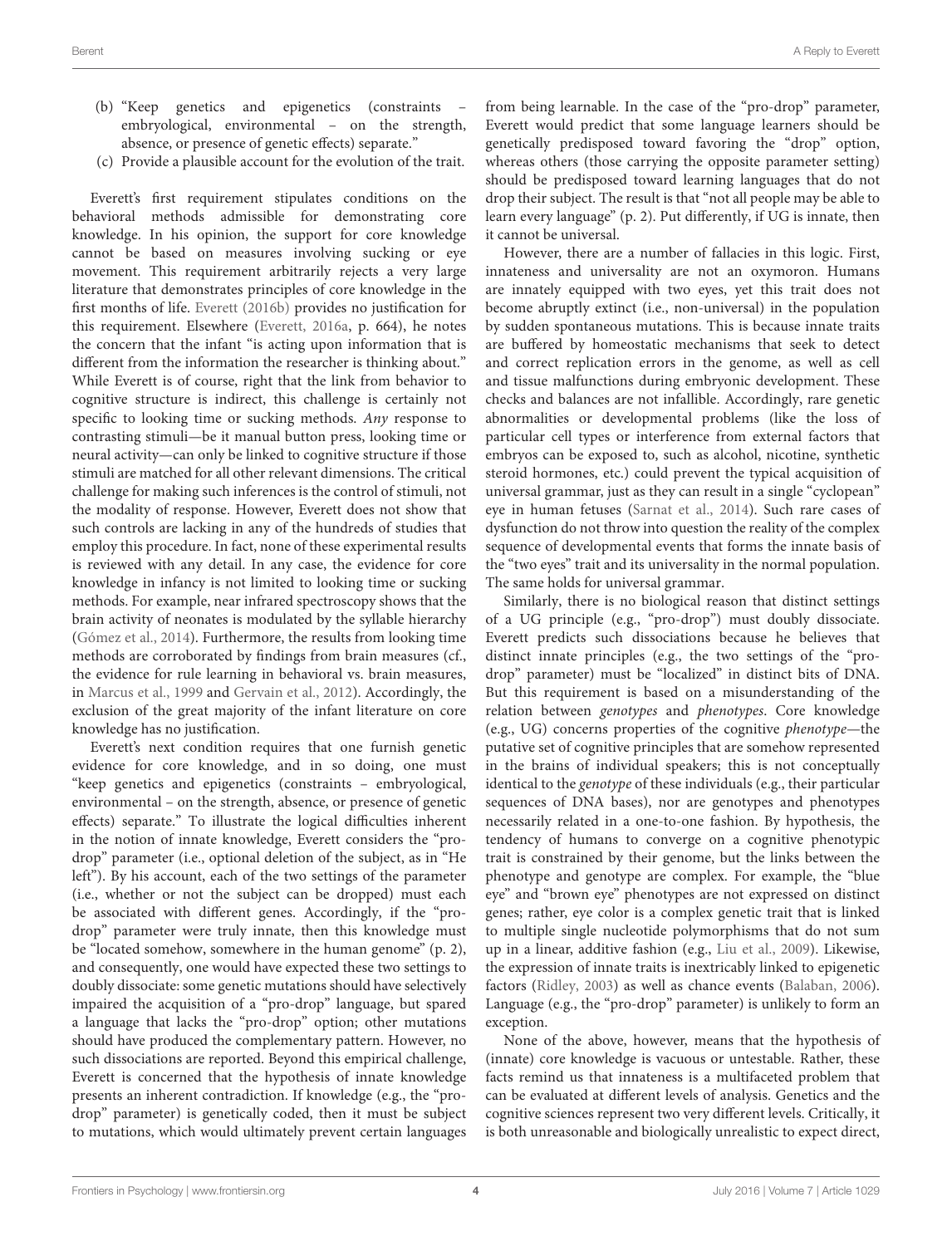one-to-one mapping across these levels [\(Balaban,](#page-10-2) [2006\)](#page-10-2). The problem of collapsing across levels of analysis is hardly unique to the cognitive sciences. Chemical reactions, for instance, attain different explanations in the fields of physics and chemistry, and it is impossible to reduce one level of analysis to the other [\(Chomsky,](#page-11-20) [2014\)](#page-11-20). In short, scientific hypotheses can be evaluated only at the level of analysis to which they apply [\(Fodor and](#page-11-21) [Pylyshyn,](#page-11-21) [1988;](#page-11-21) [Samuels,](#page-12-7) [2004;](#page-12-7) [Chomsky,](#page-11-20) [2014;](#page-11-20) see also [Berent,](#page-10-0) [2013a;](#page-10-0) [Embick and Poeppel,](#page-11-22) [2015\)](#page-11-22), and in the case of core knowledge, this is squarely within the cognitive level. Everett would be entirely right to expect cognitive scientists to separate the role of innate principles and learning at the cognitive level. However, it does not follow that each cognitive trait will be transparently mapped to distinct bits of DNA, irrespective of epigenetic factors. Everett's insistence on "locating" UG principles in the genome and "separating genetics from epigenetics" is a red herring, rooted in the erroneous conflation of the cognitive and genetic levels of analysis.

Everett's final condition, his demand for a complete evolutionary history of core knowledge, is another such diversionary tactic. Everett is of course right to urge us to explore the evolution of core (phonological) knowledge—a question [Berent](#page-10-0) [\(2013a\)](#page-10-0) examines by conducting an in-depth analysis of the precursors of phonological principles in non-humans (see Chapter 10). But a detailed evolutionary history is by no means a logical **prerequisite** for establishing that core knowledge exists. To reiterate, the core knowledge hypothesis is first a claim concerning the synchronic cognitive state of individual speakers. We now turn to evaluating the empirical evidence for its support in the case of phonology.

# A CASE STUDY: THE RESTRICTIONS ON SYLLABLE STRUCTURE

The Phonological Mind examines the origins of phonological primitives and constraints by reviewing the empirical evidence in multiple case studies using a broad interdisciplinary perspective, informed by linguistic analysis, behavioral experiments with adults and children, and neuroimaging studies. In most of these cases, the conclusions are unclear—a fact that I openly acknowledge (contrary to Everett's assertions). One such case, however, has been the subject of systematic investigation that directly pits the UG account against various non-linguistic explanations (per the requirements in 1a-c above). Accordingly, this case features prominently in [Berent](#page-10-0) [\(2013a\)](#page-10-0) and it forms the center of [Everett'](#page-11-0)s [\(2016b\)](#page-11-0) critique. I will first describe the linguistic phenomenon at hand and the experimental evidence, and then consider Everett's objections.

### The Linguistic Phenomenon

Across languages, certain syllable types are systematically preferred to others. Syllables like bla, with stop-liquid onsets, are preferred (e.g., more frequent) relative to bna (i.e., stop-nasal combinations), which, in turn, are preferred to bda (two stops); least preferred are syllables like lba (i.e., liquid-stop sequences); together those preferences give rise to a syllable hierarchy (see 4).

Such preferences have been documented statistically in the distribution of these syllables in language surveys [\(Greenberg,](#page-11-23) [1978;](#page-11-23) [Berent et al.,](#page-11-24) [2007\)](#page-11-24), so their existence is well established. The question is whether those facts reflect linguistic principles that are active universally, in the grammar of every individual speaker.

### (4) The syllable hierarchy: blif>bnif>bdif>lbif

Everett strategically diverts the discussion of this cognitive question by plunging into a technical linguistic controversy concerning one formal analysis of this phenomenon, the sonority sequencing generalization (SSG, for definition, see **Box 1**; see also [Saussure,](#page-12-10) [1915/1959;](#page-12-10) [Vennemann,](#page-12-11) [1972;](#page-12-11) [Hooper,](#page-11-25) [1976;](#page-11-25) [Kiparsky,](#page-11-26) [1979;](#page-11-26) [Steriade,](#page-12-12) [1982;](#page-12-12) [Selkirk,](#page-12-13) [1984;](#page-12-13) [Clements,](#page-11-27) [1990;](#page-11-27) [Gouskova,](#page-11-28) [2001;](#page-11-28) [de Lacy,](#page-11-29) [2004;](#page-11-29) [Smolensky,](#page-12-14) [2006;](#page-12-14) [Zec,](#page-12-15) [2007\)](#page-12-15). In so doing, he hopes to discredit the hypothesis that the syllable hierarchy is universal. Everett asserts that sonority is a circular concept that is devoid of phonetic basis, and he marshals a number of challenges to this analysis. But many of these challenges are erroneous (see **Box 1**). His exposition of the linguistic literature (based on Ohala's seminal work from the [Ohala,](#page-12-16) [1990\)](#page-12-16) ignores more recent developments in phonetics [\(Parker,](#page-12-17) [2002\)](#page-12-17) and phonology (e.g., [Parker,](#page-12-18) [2012,](#page-12-18) and chapters therein). Furthermore, Everett overlooks the fact that the SSG correctly generates additional predictions regarding several other syllable hierarchies (see 6), and these predictions are borne out by both linguistic and experimental evidence (e.g., [Berent et al.,](#page-11-30) [2009,](#page-11-30) [2010,](#page-10-3) [2011b,](#page-11-31) [2012a;](#page-10-4) [Lennertz and Berent,](#page-11-32) [2015;](#page-11-32) [Tamasi and](#page-12-19) [Berent,](#page-12-19) [2015\)](#page-12-19).

While there is much evidence to suggest that the SSG merits careful consideration, it is important to keep in mind that the SSG and the syllable hierarchy are **not** one and the same. The syllable hierarchy is a hypothesis concerning speakers' grammatical **preferences**; the SSG presents a particular account of the **formal mechanisms** that give rise to these preferences. Other formal accounts, however, can capture the hierarchy without appealing to sonority (e.g., [Smolensky,](#page-12-14) [2006,](#page-12-14) and its discussion in [Berent,](#page-10-0) [2013a,](#page-10-0) pp. 172–174). So even if the SSG should turn out to be wrong (a question that is still very much open), the syllable hierarchy could still remain viable. It is the syllable hierarchy, then, not the SSG, that is the topic of our discussion. We now turn to examining the relevant experimental evidence.

### The Experimental Evidence

My colleagues and I have examined the hypothesis that the syllable hierarchy (as in 4), as well as the related hierarchies (see 6) is the product of universal grammatical constraints [\(Berent et al.,](#page-11-24) [2007,](#page-11-24) [2008,](#page-10-5) [2009,](#page-11-30) [2010,](#page-10-3) [2011a,](#page-10-6)[b,](#page-11-31) [2012a,](#page-10-4) [2013b,](#page-11-33) [2014,](#page-11-34) [2015;](#page-10-7) [Gómez](#page-11-16) [et al.,](#page-11-16) [2014;](#page-11-16) [Lennertz and Berent,](#page-11-32) [2015;](#page-11-32) [Tamasi and Berent,](#page-12-19) [2015;](#page-12-19) [Zhao and Berent,](#page-12-20) [2015\)](#page-12-20).

Our research program proceeds in two steps. First, we ask whether speakers are sensitive to the structure of syllables that they have never heard before. For example, do English speakers favor bnif to bdif, and bdif to lbif despite the fact that none of these syllable types exists in their language? To the extent that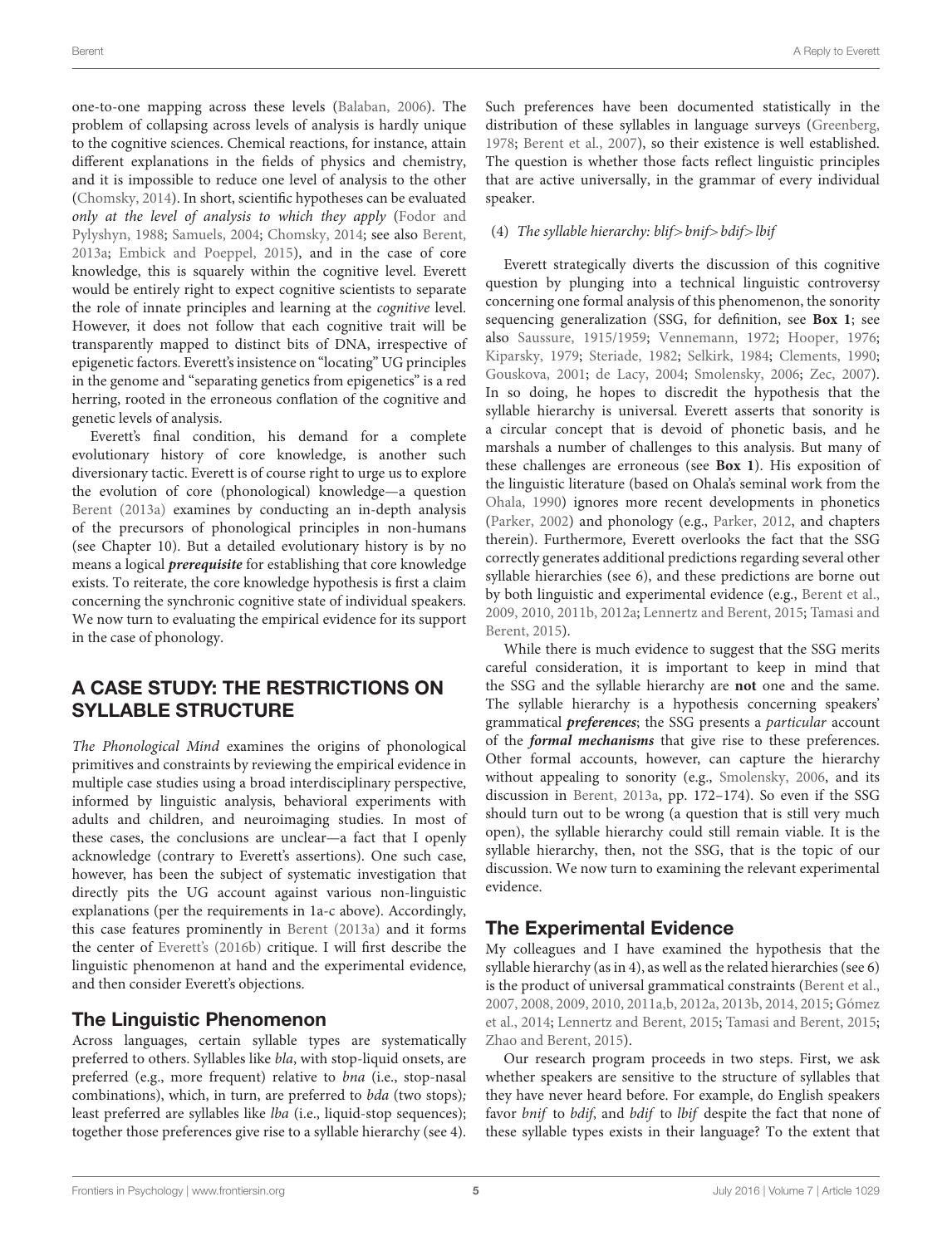#### BOX 1 | Everett's critique of sonority.

An influential account of the syllable hierarchy appeals to sonority. Sonority is an abstract phonological property that correlates with the loudness of phonological elements [\(Clements,](#page-11-27) [1990;](#page-11-27) [Zec,](#page-12-15) [2007;](#page-12-15) [Parker,](#page-12-21) [2008,](#page-12-21) [2012\)](#page-12-18). On a basic sonority scale [\(Clements,](#page-11-27) [1990\)](#page-11-27), the most sonorous (e.g., loudest) consonants are glides (e.g., w, y; with a sonority (s) of 4), followed by liquids (e.g., l, r; s = 3), nasals (e.g., m, n; s = 2) and obstruents (e.g., b, p; s = 1). Using these levels, one can calculate the sonority distance in the onset by subtracting the sonority level of the first onset consonant from that of the second ( $\Delta s = s^2$ -s1, see 5). Accordingly, syllables like bla exhibit a large rise in sonority (s =  $\Delta 2$ ) and bna exhibits a smaller rise ( $\Delta s = 1$ ), whereas lba exhibits sonority fall ( $\Delta 2 = -2$ ). Indeed, as the sonority cline decreases, the syllable becomes underrepresented across languages [\(Berent et al.,](#page-11-24) [2007\)](#page-11-24). Thus, blif, for instance, is more frequent than bnif, which is more frequent than bdif; least frequent are syllables like lbif.

(5) The sonority distance in complex onsets

|    | $S_{1}$ | $S_2$ | Δs |
|----|---------|-------|----|
| bl | ٦       | 3     | 2  |
| bn | 1       | 2     | 1  |
| bd | 1       | 1     | Ω  |
| lb | 3       | 1     | -2 |

This observation is captured by a constraint on syllable structure known as the **sonority sequencing generalization** (SSG). The SSG states that onsets must rise in sonority, whereas codas must exhibit a sonority fall. A related principle, the *minimal sonority distance*, states that languages restrict the minimal sonority distance they allow; English, for instance, requires a rise of at least two steps, so it allows syllables like bla ( $\Delta s = 2$ ), but bans syllables like bda ( $\Delta s = 0$ ). [Smolensky](#page-12-14) [\(2006\)](#page-12-14) further shows that the preference for syllables with large sonority distances can be traced to putatively universal constraints.

Everett amasses several challenges to the SSG; some are justified, but most are not. For example, Everett notes that the sonority hierarchy does not explain the ban on English syllables such as bwa, or account for the aversion to syllables like /ji/ across languages. However, these observations are fully in line with the SSG. Considering the English ban on bwa, Everett is right to note that the SSG should render such a syllable well formed in English (as its sonority distance,  $\Delta s = 2$ , is comparable to twin, for instance). However, this does not show that the SSG is wrong. Indeed, no single phonological constraint can single-handedly capture the entire phonology. In the case of bwa, its avoidance is due to an independently motivated constraint that bans adjacent identical features (i.e., the adjacent labials in bwa, which are banned by the Obligatory Contour Principle, [McCarthy,](#page-11-35) [1994\)](#page-11-35), so this fact has no bearing on the SSG. The second observation—the aversion to /ji/ across language—actually follows from the SSG. Because these glide-vowel sequences exhibit a minimal sonority rise, they are expected to be dispreferred. These facts present an embarrassment to Everett's linguistic analysis, not to the SSG.

Other facts (e.g., the allowance of English syllables like spot), however, are known counterexamples to the SSG. Since English typically requires its syllables to exhibit a rise of two steps in sonority, plateaus such as spot should have been unattested. While this fact is amenable to a formal explanation [\(Selkirk,](#page-12-22) [1982\)](#page-12-22), s-initial onsets present a systematic counter-example to the sonority hierarchy in many languages, and, contrary to Everett's accusations, I have openly acknowledged these challenges in print [\(Berent et al.,](#page-11-24) [2007;](#page-11-24) [Berent,](#page-10-0) [2013a,](#page-10-0) p. 167).

(6) Other syllable hierarchies predicted by the SSG:

(a) mla>mda

(b) fsa>fta

These challenges notwithstanding, the concept of sonority is still attractive because it generates a number of correct predictions regarding several other hierarchies. For example, the sonority hierarchy correctly predicts a preference for nasal-sonorant over nasal-stop onsets (e.g., for mlif over mdif). Similarly, a more detailed (and independently motivated, [Steriade,](#page-12-12) [1982\)](#page-12-12) sonority scale that renders fricatives more sonorous than stops predicts a preference for fsik (a fricative-fricative onset, i.e., a sonority plateau) over ftik (a fricative-stop onset, i.e., a very small fall in sonority). These results are borne out by experimental evidence (e.g., [Berent et al.,](#page-11-30) [2009,](#page-11-30) [2010,](#page-10-3) [2011b,](#page-11-31) [2012a;](#page-10-4) [Lennertz and Berent,](#page-11-32) [2015;](#page-11-32) [Tamasi and Berent,](#page-12-19) [2015\)](#page-12-19). For reasons of space, my discussion of the sonority hierarchy focuses only on the stop-sonorant sequence in (1), but these other hierarchies should be kept in mind.

such preferences are detected, we next examine whether they result from universal grammatical constraints, or from various non-grammatical sources—auditory, articulatory, or lexical.

### (7) Testing the syllable hierarchy:

- (a) Ill-formed syllables are systematically misidentified the worse formed the syllable, the more likely its misidentification.
- (b) The misidentification of ill-formed syllables is inexplicable by non-grammatical sources, including:
	- (i) Auditory/phonetic failure
	- (ii) Articulatory difficulty
	- (iii) Similarity to familiar syllables

To infer people's preferences, we exploit the phenomenon of grammatical repair. We reason that, if all grammars universally encode the syllable hierarchy, then ill-formed syllables will not be represented faithfully. Instead, ill-formed syllables (e.g., lbif) will be recoded (i.e., repaired) by the grammar

as better-formed syllables (e.g., as lebif). Repair, then, can potentially provide a litmus test for the ill-formedness of a syllable. And if ill-formedness depends on the syllable hierarchy, then this hierarchy should determine the likelihood of repair the worse formed the syllable, the more likely its repair, hence, its misidentification. These predictions are borne out by numerous studies with speakers of various languages. **[Figure 2](#page-6-0)** summarizes results from speakers of English [\(Berent et al.,](#page-11-24) [2007\)](#page-11-24), Spanish [\(Berent et al.,](#page-10-8) [2012b\)](#page-10-8) and Korean [\(Berent et al.,](#page-10-5) [2008\)](#page-10-5).

Obviously, misidentification can also emerge from many other sources (see **[Figure 3](#page-6-1)**). In particular, syllables like lbif could be misidentified because people fail to extract their phonetic form from the auditory signal [\(Davidson and Shaw,](#page-11-36) [2012;](#page-11-36) [Wilson et al.,](#page-12-23) [2014\)](#page-12-23). Similarly, syllables like lbif might exert greater articulatory demands. Given the known links between speech perception and articulatory action [\(Fadiga et al.,](#page-11-37) [2002;](#page-11-37) [Pulvermüller et al.,](#page-12-24) [2006\)](#page-12-24), the misidentification of *lbif* in perception could result from difficulties in its covert production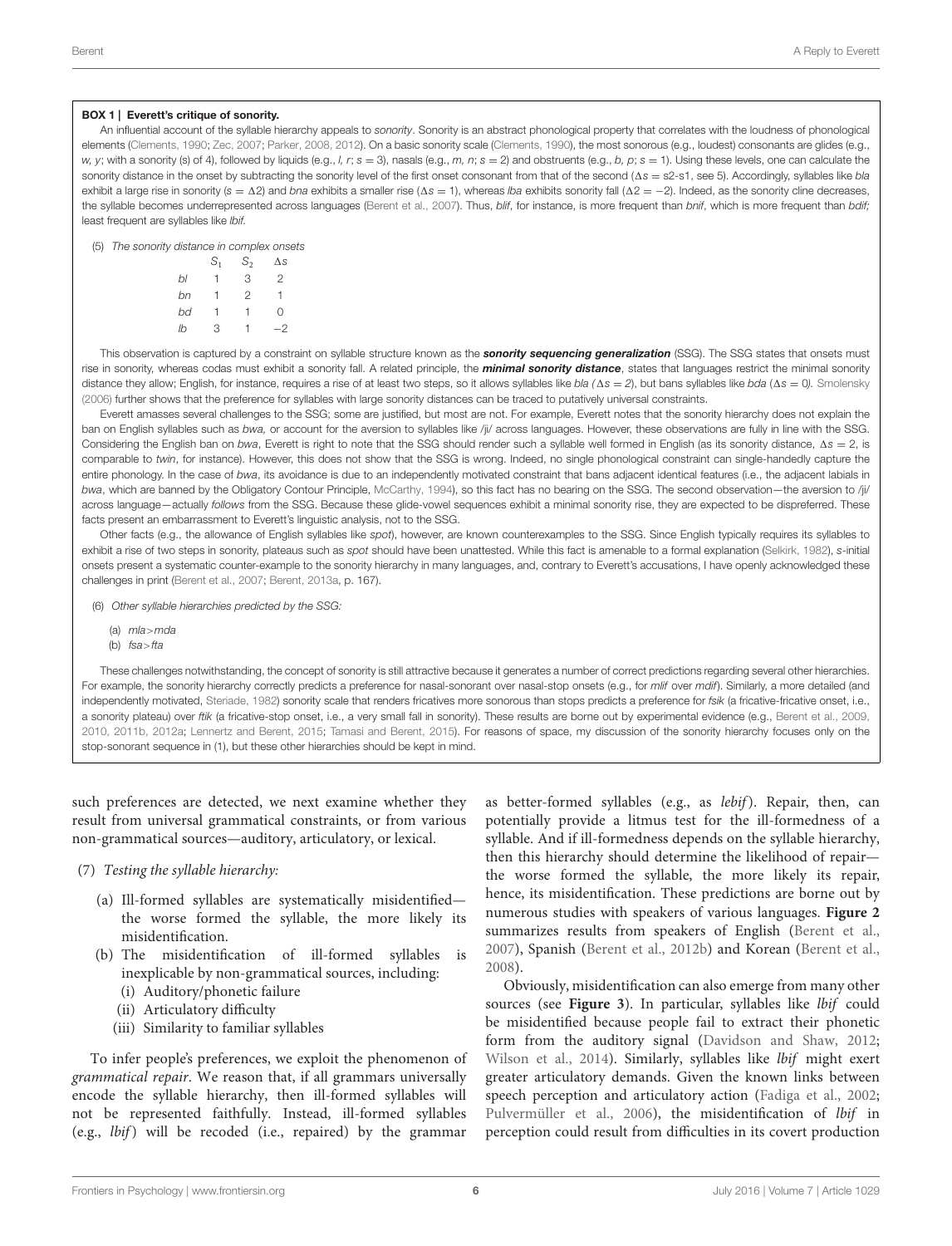

<span id="page-6-0"></span>

<span id="page-6-1"></span>[\(Redford,](#page-12-25) [2008\)](#page-12-25). Finally, it is conceivable that the syllable hierarchy in (4) is encoded in the phonological grammar of some speakers due to experience with similar syllables in their language (e.g., [Daland et al.,](#page-11-38) [2011\)](#page-11-38). Accordingly, the attribution of misidentification to core knowledge of phonology (i.e., UG) can only be done by elimination—after rejecting non-phonological (acoustic and articulatory) and inductive sources, as indicated in (1) above.

My colleagues and I have addressed each of these alternative explanations in turn. Contrary to the phonetic/auditory explanation, we found that ill-formed syllables do not present greater processing cost under conditions that promote attention to the phonetic properties of the stimuli (e.g., [Berent et al.,](#page-11-24) [2007,](#page-11-24) Experiments 5–6; [Berent et al.,](#page-10-4) [2012a\)](#page-10-4). This finding challenges the assertion that such syllables are misidentified because they are harder to encode at the phonetic/auditory level. Furthermore, the (phonological) difficulties in processing ill-formed syllables persist when the stimuli are presented in print—in the absence of any phonetic/auditory demands whatsoever (see **[Figure 4A](#page-7-0)**; [Berent,](#page-10-9) [2008;](#page-10-9) [Berent et al.,](#page-11-30) [2009;](#page-11-30) [Berent and Lennertz,](#page-10-10) [2010;](#page-10-10) [Tamasi and](#page-12-19) [Berent,](#page-12-19) [2015\)](#page-12-19).

Our results are likewise inconsistent with an articulatory explanation. If the difficulties in processing ill-formed syllables result from difficulty in their subvocal articulation, then procedures that suppress the articulatory motor system should attenuate the disadvantage of ill-formed syllables. Contrary to the articulatory account, however, we found that ill-formed syllables are misidentified even when articulation is suppressed—either mechanically, by having participants bite on tongue depressors [\(Zhao,](#page-12-26) [2015\)](#page-12-26), or electromagnetically, by disrupting the lip motor area in the brain using transcranial magnetic stimulation [\(Berent](#page-10-7) [et al.,](#page-10-7) [2015\)](#page-10-7). Additional evidence for an abstract grammatical locus of repair is presented by neurological patients, whose repair of onset clusters in production is demonstrably distinct from sensorimotor pressures [\(Buchwald et al.,](#page-11-39) [2007;](#page-11-39) [Buchwald,](#page-11-40) [2009;](#page-11-40) [Cohen-Goldberg et al.,](#page-11-41) [2013;](#page-11-41) [Miozzo and Buchwald,](#page-12-27) [2013\)](#page-12-27).

Finally, several studies counter the lexical analogy explanation—the possibility that bnif is preferred solely for its similarity to sniff, for instance. We find that sensitivity to the syllable hierarchy obtains even in languages that arguably lack complex onsets of any type (for Korean see [Berent et al.,](#page-10-5) [2008;](#page-10-5) for Mandarin Chinese, [Zhao and Berent,](#page-12-20) [2015\)](#page-12-20), and even in the absence of any lexicon at all—among neonates [\(Gómez](#page-11-16) [et al.,](#page-11-16) [2014,](#page-11-16) see **[Figure 4](#page-7-0)**). These findings from neonates agree with the outcomes from an imaging study with adults [\(Berent](#page-11-34) [et al.,](#page-11-34) [2014\)](#page-11-34) showing that ill-formed syllables elicit a monotonic increase in the activation of the posterior part of Broca's area (BA 45, see **[Figure 4D](#page-7-0)**). Together, these results suggest that syllable structure is constrained by abstract grammatical principles that are broadly shared across languages, possibly universally. The repair of ill-formed syllables results from their violation.

# Everett's Objections to the Empirical Findings

Given the large experimental literature that has examined the syllable hierarchy, one would expect a critique to scrutinize the experimental logic, methods, statistical analysis or results of specific studies. However, [Everett](#page-11-1) [\(2016a,](#page-11-1)[b\)](#page-11-0) cites none of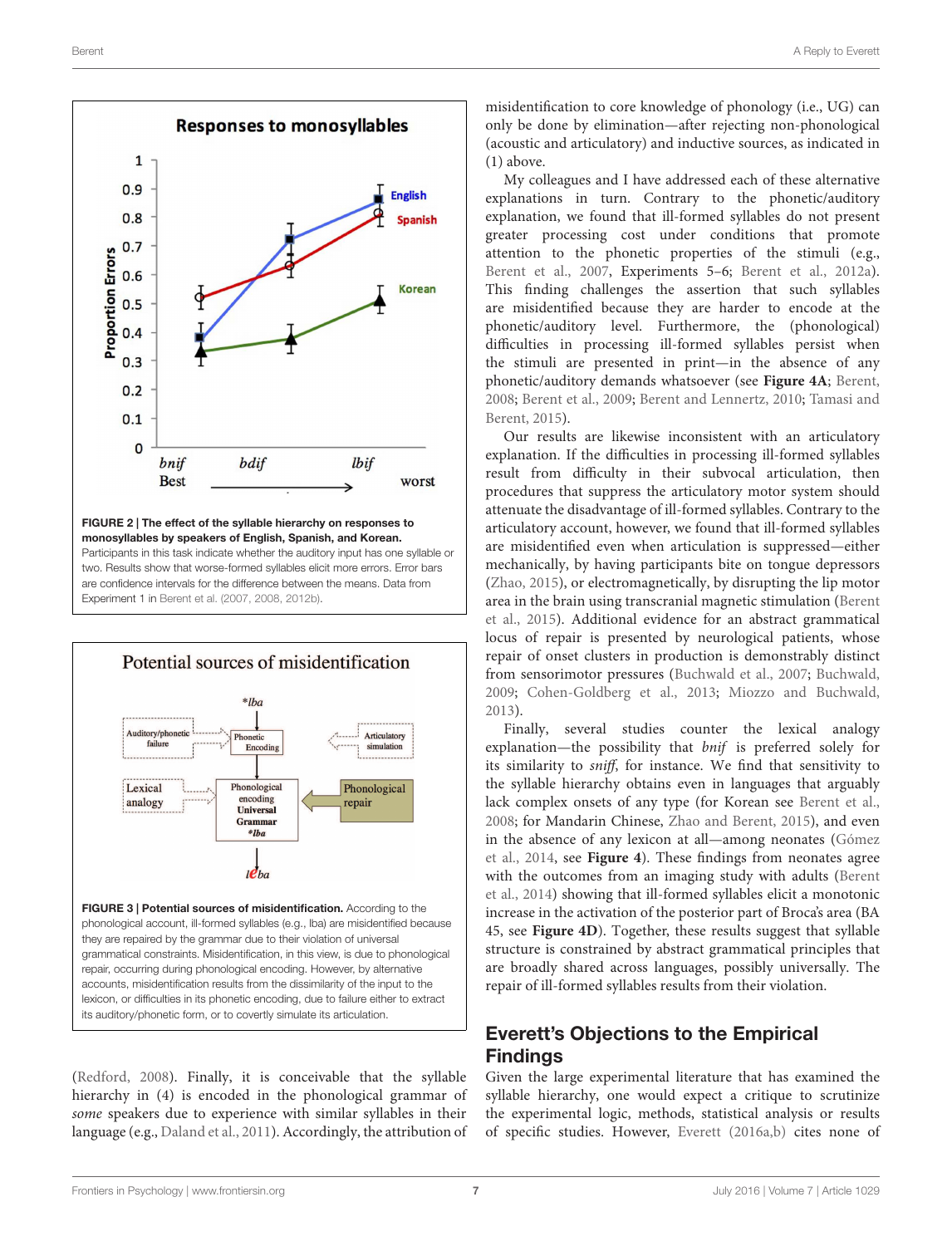<span id="page-7-0"></span>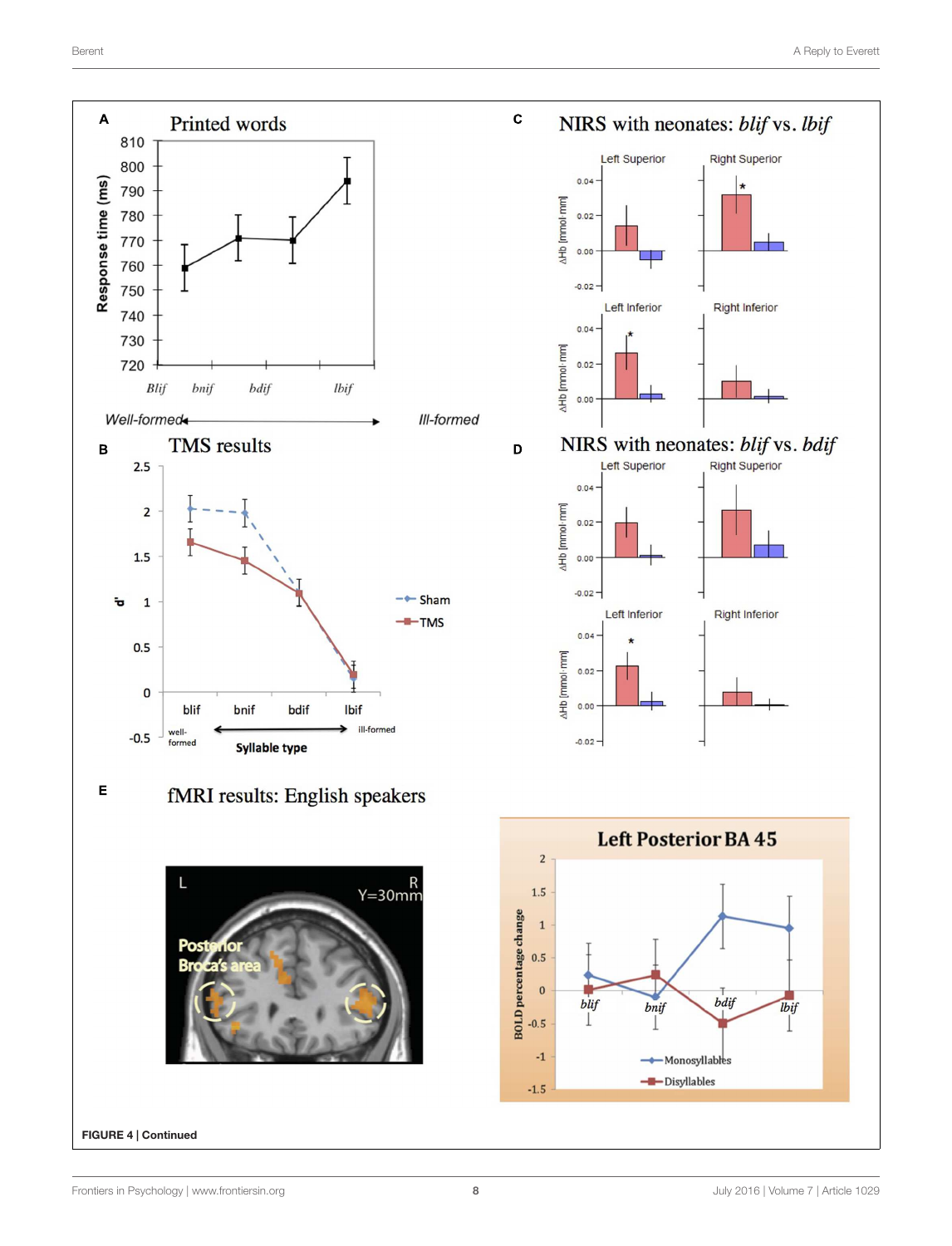#### FIGURE 4 | Continued

Tests of non-grammatical explanations for the misidentification of ill-formed syllables. (A) Sensitivity to the syllable hierarchy with printed materials. In this task, people make identity judgment (e.g., is Ibif = LEBIF?). Results show that, as the syllable becomes worse formed, people take longer to discriminate monosyllables from their disyllabic counterparts. (B) Sensitivity to the syllable hierarchy despite suppression of the lip motor by TMS. Results show that TMS attenuates overall discrimination (d'), but it does not diminish the sensitivity to the syllable hierarchy. (C,D) Sensitivity to the syllable hierarchy in neonates. Results plot the effect of the syllable hierarchy on differences in oxyhemoglobin (red) and deoxyhemoglobin (blue) concentration changes for ill-formed minus well-formed syllables, contrasting either (C) sonority rises and falls (e.g., blif vs. Ibif) or (D) sonority rises and plateaus (e.g., blif vs. bdif) at four regions of interest (superior and inferior at the left and right hemisphere; \* indicates significant differences,  $p < 0.05$ . (E) The effect of the syllable hierarchy on the posterior part of Broca's area: as the syllable becomes ill-formed, activation increases (data from [Berent et al.,](#page-11-34) [2014\)](#page-11-34).

those primary sources. In fact, he hardly acknowledges that any of these studies has even attempted to address any nongrammatical explanation for the results. Instead, his exposition reduces the experimental logic ad ridiculum to the following: if people misidentify lbif, ergo, the SSG is an instinct.

Patient readers must endure the bulk of his critique to learn that the actual rationale guiding the experimental investigation is far more nuanced, and those non-phonological (and nonuniversal) sources for the syllable hierarchy have been carefully considered and evaluated experimentally. Even then, however, Everett's description hardly does justice to the research program as a whole. For example, he briefly acknowledges that the syllable hierarchy has been replicated in silent reading (contrary to the auditory/phonetic account), but then immediately moves to dismiss these results on grounds that "we know too little about the relationship between speaking and reading" [\(Everett,](#page-11-0) [2016b,](#page-11-0) p. 7). These alleged gaps, however, do not stop Everett from offering an original reading theory of his own [\(Everett,](#page-11-0) [2016b,](#page-11-0) pp. 7–8; italics mine):

...in looking at new words speakers often try to create the phonology in their heads and so this "silent pronunciation" could guide such speakers' choices, etc. Everyone (modulo pathology) has roughly the same ears matched to roughly the same vocal apparatus. Thus although phonologies can grammaticalize violations of functionally preferable phonotactic constraints, one would expect that in experiments that clearly dissociate the experimental data from the speaker's own language, the functionality of the structures, e.g., being auditorily easier to distinguish, will emerge as decisive factors, accounting for speakers' reactions to non-native sequences that respect or violate sonority sequencing, etc. In fact, there is a name for this, though with a somewhat different emphasis, in Optimality Theoretic Phonology [\(Prince and Smolensky,](#page-12-5) [1993/2004;](#page-12-5) [McCarthy](#page-11-42) [and Prince,](#page-11-42) [1994\)](#page-11-42) – the "emergence of the unmarked."

This passage is striking for various reasons. First, it is puzzling to see the liberty Everett takes in dismissing the huge literature on reading, which suggests (based on behavioral results and evidence from neuroimaging) that speakers are acutely sensitive to the phonological structure of printed words (for reviews: [Perfetti,](#page-12-28) [1985;](#page-12-28) [Van Orden et al.,](#page-12-29) [1990;](#page-12-29) [Berent and Perfetti,](#page-11-43) [1995\)](#page-11-43). Reading, to be sure, is not the only experimental literature to be singlehandedly rejected by Everett—recall that he also dismisses the entire infancy literature of sucking/looking time. This is a peculiar move from a serious scholar who is committed to "empirical adequacy."

Moving to Everett's own reading theory, it is unclear how, in this proposal, auditory constraints come to shape speakers'

behavior. Surely, people cannot possibly misidentify the printed word lbif because this stimulus imposes excessive auditory demands; perhaps Everett is suggesting that people estimate the demands auditory stimuli might impose, and use this estimate to inform their judgments. However, there is no evidence that such a mechanism exists, let alone that it can estimate the demands of unfamiliar stimuli. Either way, misidentification, by this account, would reflect the outcome of a process that estimates the demands on speech perception, not a perceptual mechanism (auditory or phonetic). Alternatively, perhaps the syllable hierarchy reflects principles that are inferred on the fly. Everett implies that a single encounter with an unfamiliar stimulus results in the emergence of phonological constraints, a phenomenon he attributes to the The Emergence of the Unmarked (referring to a central outcome of Optimality theory, [McCarthy and Prince,](#page-11-42) [1994\)](#page-11-42). But The Emergence of the Unmarked (at least according to [McCarthy and](#page-11-42) [Prince,](#page-11-42) [1994\)](#page-11-42) is due to innate, universal grammatical constraints, not auditory difficulties. And if such constraints were active, then this would support the UG account, rather than disprove it.

In any case, the existing experimental evidence against the auditory account is not limited to findings from printed materials. Other results show that, when prompted to attend to phonetic detail, people do not necessarily experience greater difficulties with ill-formed syllables [\(Berent et al.,](#page-11-24) [2007,](#page-11-24) [2012a\)](#page-10-4). Likewise, individuals with dyslexia, whose auditory and phonetic systems are demonstrably impaired, exhibit intact sensitivity to the syllable hierarchy [\(Berent et al.,](#page-11-33) [2013b,](#page-11-33) [2016\)](#page-11-44). These two sets of results are important because they suggest that the misidentification of ill-formed syllables is rooted in the phonological, rather than the phonetic or auditory systems.

### Summary

Everett's critique centers on a specific formal analysis of the syllable hierarchy (SSG), not the evidence for the hierarchy itself, and for the most part, his formal objections are erroneous. His only objection to the experimental findings is based on an incoherent model of silent reading for which there is no support. I thus conclude that Everett's attack on the syllable hierarchy is unfounded.

# OTHER OBJECTIONS TO THE PHONOLOGICAL MIND THESIS

Anticipating the shortcomings of his own attack on the syllable hierarchy, Everett declares that even if the SSG were to be replaced by more adequate formal principles, the "core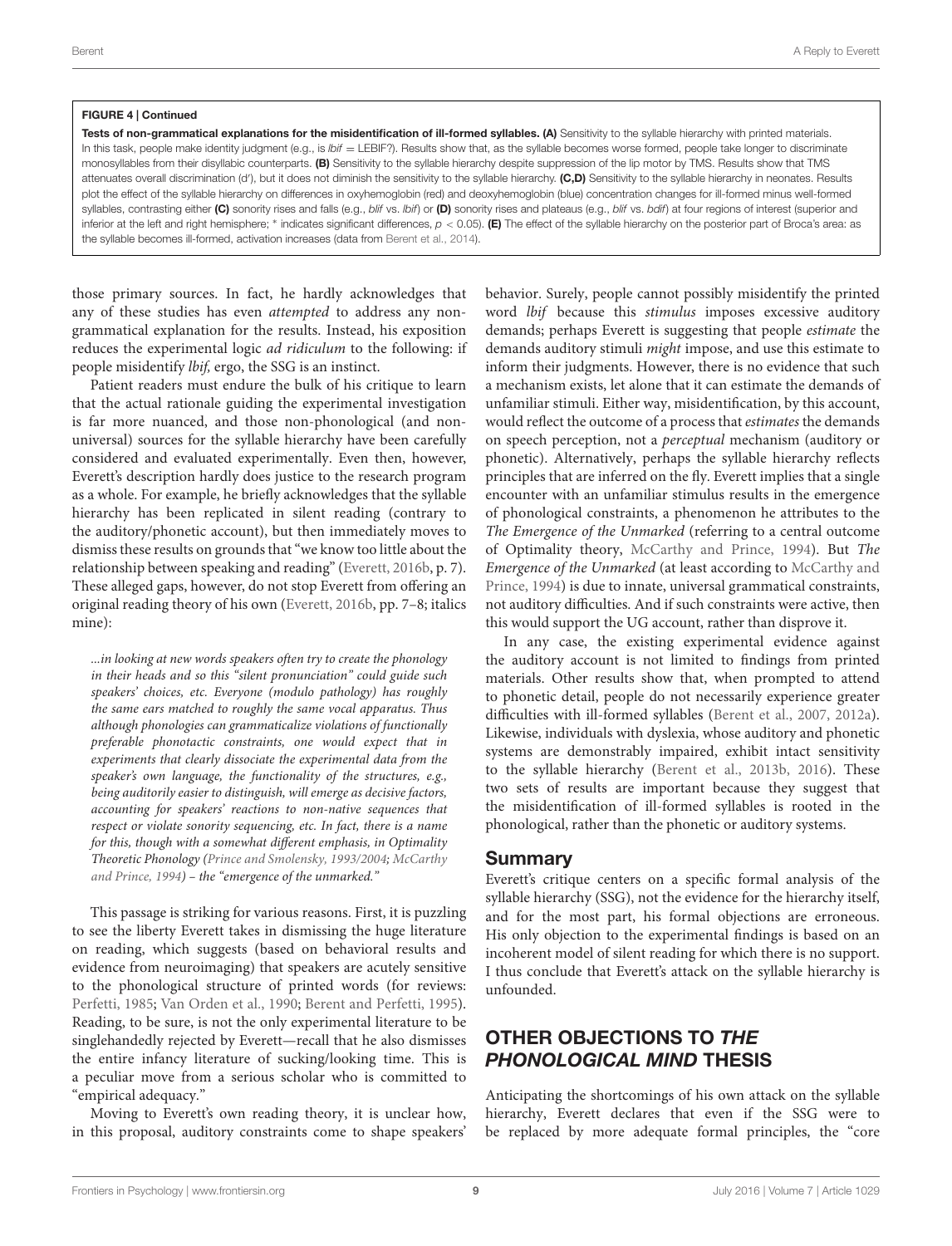knowledge" hypothesis would still crumble. This is because "the evidence she (IB) provides for an instinct fails no matter what principle she might appeal to" (p. 7). In support of this assertion, Everett submits that all other hallmarks (actual or presumed) of core knowledge in phonology need not arise from any innate universal principles. Specifically, he asserts that algebraic rules can be learned from experience, and that the properties of phonological systems (unique shared design, early onset, and spontaneous regenesis) can all be traced to sensorimotor, rather than phonological pressures. The regenesis of signed phonological systems, in Everett's view, is irrelevant to spoken phonology, and the early onset of spoken phonology simply reflects rapid learning. Finally, scaffolding (the propensity of phonological systems to give rise to reading) is simultaneously false and non-specific to phonology. Once again, however, Everett's anti-nativist fervor clouds some critical scientific nuances.

### (8) Other evidence against core knowledge of phonology:

- (a) Algebraic rules are learned from experience.
- (b) The unique, shared design of phonological systems, their early onset in development and their spontaneous regenesis are all explained by sensorimotor pressures, not principles specific to phonology.
- (c) Regenesis establishes a false analogy between signed and spoken phonology.
- (d) The early onset of phonology reflects early learning.
- (e) Scaffolding is both false and not specific to phonology.

Everett's attack on algebraic rules conflates two very different hypotheses about (a) the computational properties of linguistic rules (i.e., the algebraic hypothesis) and (b) the origins of some rules (i.e., the Universal Grammar hypothesis), which together form the thesis of The Phonological Mind (see 9).

### (9) The Phonological Mind thesis:

- (a) The algebraic hypothesis (Computation): The phonological grammar consists of algebraic rules.
- (b) The universal grammar hypothesis (Origins): Some grammatical primitives and constraints are innate.

The algebraic hypothesis asserts that phonological principles apply over abstract categories (e.g., "consonant") rather than their members (e.g., the consonant  $b$  or  $k$ ), such that all category members are treated alike (i.e., they form equivalence classes). Furthermore, the grammar encompasses mechanisms that operate over entire categories using variables (e.g., X, standing for "any consonant") and, consequently, grammatical rules can encode abstract relations among categories (e.g., identity, recursion). For example, the <sup>∗</sup>XXY rule (where X and Y stand for any two consonants) bans any XXY form, that is, any tri-consonantal structure with identical consonants at its beginning, regardless of whether these consonants are familiar or novel. The hypothesis that some grammatical rules are innate (i.e., the universal grammar hypothesis) is a second hypothesis that is logically distinct from the algebraic hypothesis. Everett attacks the algebraic hypothesis because algebraic rules,

such as the Semitic ban on XXY stems [\(Greenberg,](#page-11-45) [1950\)](#page-11-45), are learned in many cognitive domains. However, the algebraic hypothesis makes no claims about the innateness of any particular phonological rule or its domain specificity. Everett's attack confounds the algebraic and UG claims.

The algebraic hypothesis is critical for two reasons. First, it explains productivity—the capacity of the grammar to generalize phonological principles across the board, to any member of a class (e.g., even to non-native consonants). Second, it allows one to draw a principled distinction between the (algebraic) phonological grammar, and the (non-algebraic, analog) phonetic and sensorimotor systems (see **[Figure 1](#page-2-0)**). This distinction becomes particularly significant in light of Everett's subsequent argument that phonological pressures are sensorimotor. Obviously, if phonological systems were to directly reflect analog sensorimotor pressures, then, ipso facto, such systems could not possibly be phonological (i.e., algebraic); they would be sensorimotor. Nonetheless, Everett is right to note that many phonological principles "conspire" to favor structures that optimize sensorimotor pressures. The Phonological Mind captures both the distinction between these two systems (phonology and the sensorimotor system) as well as their convergence. The distinction between the phonology and the sensorimotor systems is explained by the hypothesis that the two systems are distinct, and they differ in their computational properties. Their convergence is explained by the hypothesis that sensorimotor pressures shape the design of the phonological system in phylogeny [\(Berent,](#page-10-0) [2013a,](#page-10-0)[b,](#page-10-1) see **[Figure 1](#page-2-0)**). To reiterate, the correlation between phonology and sensorimotor pressures does not necessarily mean causation affecting on-line, language processing.

The hypothesis that some phonological principles are both algebraic (i.e., abstract and amodal) and innate would explain the capacity of phonological systems to emerge spontaneously in a new linguistic modality, in nascent sign language (i.e., regenesis: see 8c, e.g., [Sandler et al.,](#page-12-30) [2011;](#page-12-30) [Brentari et al.,](#page-11-46) [2012;](#page-11-46) [Coppola and](#page-11-47) [Brentari,](#page-11-47) [2014\)](#page-11-47). The same hypothesis would also account for the early emergence of phonology in typical language development.

Everett rejects the evidence from regenesis because "no one has ever successfully demonstrated that signed languages have "phonology" in the same sense as spoken languages" (p. 8). It is unclear what Everett means by "successfully," as there is certainly ample research to suggest that significant crossmodal phonological similarities exist. For example, as with spoken languages, signers encode syllables and constrain their internal structure by appealing to their sonority (defined by the visual salience of phonological features, e.g., [Perlmutter,](#page-12-31) [1992;](#page-12-31) [Brentari,](#page-11-48) [1993;](#page-11-48) [Sandler,](#page-12-32) [1993;](#page-12-32) [Williams and Newman,](#page-12-33) [2016\)](#page-12-33). Furthermore, experimental evidence shows that English speakers spontaneously extend their phonological knowledge of syllable structure to signs [\(Berent et al.,](#page-10-11) [2013a\)](#page-10-11). Clearly, phonology is not confined to spoken languages.

Everett's next stipulation, that the early onset of phonology in typical development is entirely due to rapid learning (8d), is likewise countered by evidence for the syllable hierarchy in neonates [\(Gómez et al.,](#page-11-16) [2014\)](#page-11-16). While knowledge seen at birth can be learned—fetuses are known to extract rhythmical properties of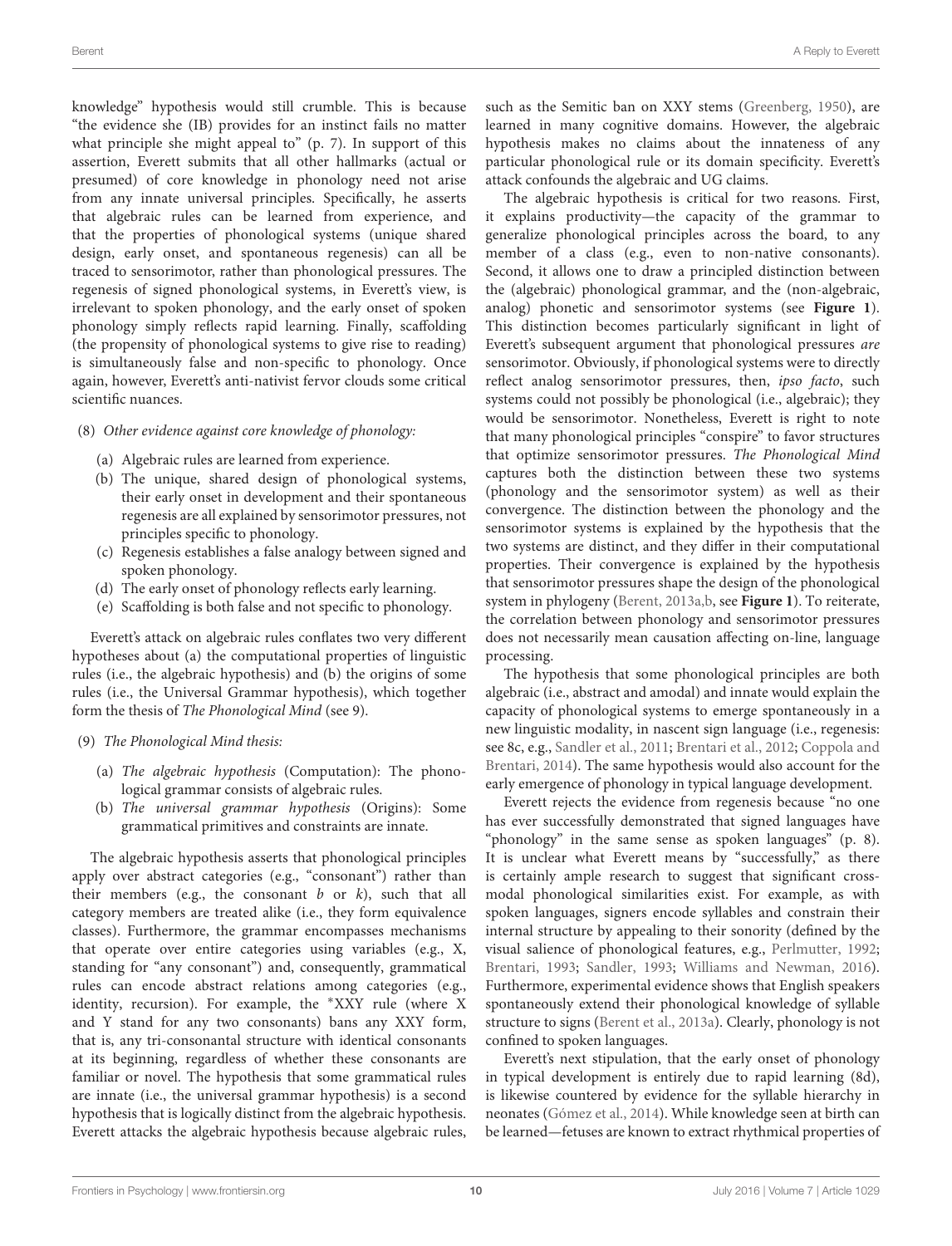their maternal language in utero (e.g., [Kisilevsky et al.,](#page-11-49) [2009\)](#page-11-49)—it is unlikely that such learning would extend to specific consonantal features. Indeed, infants do not show knowledge of the specific phonetic contrasts of their mothers' languages until the end of their first year of life (e.g., [Eimas et al.,](#page-11-50) [1971;](#page-11-50) [Werker and Tees,](#page-12-34) [1984\)](#page-12-34). The findings of [Gómez et al.](#page-11-16) [\(2014\)](#page-11-16) do not establish what principles guide neonates' preferences (e.g., phonological vs. phonetic). Nonetheless, neonates' sensitivity to syllable structure is likely innate.

Moving to his last point (8e), Everett rejects scaffolding—the hypothesis innate core knowledge forms the basis for related bodies of knowledge that are acquired in later development. For example, the (innate, universal) core knowledge of number forms the basis for the recursive number system that emerges optionally in later development. In a similar vein, the putative innate knowledge of phonology could explain the fact that mature writing systems tend to encode phonological principles, and reading tends to recover phonological structure from print.

Everett objects on grounds that scaffolding is both (a) not specific to phonology and (b) false, since some writing systems are hieroglyphic. However, these claims are both selfcontradictory and individually unwarranted. Scaffolding does not mean that every writing system ever invented is phonological. Rather, phonology appears to impose a constraint on the cultural evolution of writing systems, such that mature writing systems tend to encode phonological units [\(DeFrancis,](#page-11-51) [1989\)](#page-11-51), and readers tend to automatically recover these phonological representations from print (for discussion, see [Perfetti,](#page-12-28) [1985;](#page-12-28) [Van Orden et al.,](#page-12-29) [1990;](#page-12-29) [Berent and Perfetti,](#page-11-43) [1995\)](#page-11-43). Similarly, Everett's first objection ("scaffolding is non-unique") attacks a straw man. No one claims that scaffolding is a defining feature (i.e., a necessary and sufficient condition) of core knowledge, so Everett is right to note that these properties are also found in systems that are clearly invented by culture ("Burrito-making has its own unique features," p. 8). However, while Everett may admire the unique design of burritos, enthusiasm for this observation is tempered by the fact that, unlike phonology, burrito design is neither universal, early nor spontaneously

### **REFERENCES**

- <span id="page-10-2"></span>Balaban, E. (2006). Cognitive developmental biology: history, process and fortune's wheel. Cognition 101, 298–332. doi: 10.1016/j.cognition.2006.04.006
- <span id="page-10-9"></span>Berent, I. (2008). Are phonological representations of printed and spoken language isomorphic? Evidence from the restrictions on unattested onsets. J. Exp. Psychol. Hum. Percept. Perform. 34, 1288–1304. doi: 10.1037/0096-1523.34. 5.1288
- <span id="page-10-0"></span>Berent, I. (2013a). The Phonological Mind. Cambridge: Cambridge University Press.
- <span id="page-10-1"></span>Berent, I. (2013b). The phonological mind. Trends Cogn. Sci. 17, 319–327. doi: 10.1016/j.tics.2013.05.004
- <span id="page-10-3"></span>Berent, I., Balaban, E., Lennertz, T., and Vaknin-Nusbaum, V. (2010). Phonological universals constrain the processing of nonspeech. J. Exp. Psychol. Gen. 139, 418–435. doi: 10.1037/a0020094
- <span id="page-10-7"></span>Berent, I., Brem, A.-K., Zhao, X., Seligson, E., Pan, H., Epstein, J., et al. (2015). Role of the motor system in language knowledge. Proc. Natl. Acad. Sci. U.S.A. 112, 1983–1988. doi: 10.1073/pnas.1416851112

emerging. The conjunction of these features is suggestive of core knowledge.

# **CONCLUSION**

Everett is certainly right to question whether phonology is a system of core knowledge. I applaud his efforts to unveil the origins of language and his many contributions to the field. Summarizing the state of research in The Phonological Mind, I concluded, "While the core phonology proposal seems to presently offer the best explanation for the wide range of evidence considered in this book, the available evidence is insufficient to fully evaluate this hypothesis," and I proceeded to indicate a number of open questions for future research [\(Berent,](#page-10-0) [2013a,](#page-10-0) p. 312). Resolution of these issues will require a nuanced theoretical analysis followed by careful experimental scrutiny. Inflammatory statements only hinder the progress of this enterprise. As Everett puts it, ". . . a spurious observation of a few phonologists is not likely to serve as an instinct" [\(Everett,](#page-11-0) [2016b,](#page-11-0) p. 6). Neither, by the same token, could such remarks possibly refute this hypothesis.

# AUTHOR CONTRIBUTIONS

The author confirms being the sole contributor of this work and approved it for publication.

# FUNDING

This research was supported by an NSF award 1528411.

### ACKNOWLEDGMENTS

I am grateful to Evan Balaban and Joanne Miller for their comments on this manuscript, and for Nancy Frost, for copyediting. All remaining errors are mine.

- <span id="page-10-11"></span>Berent, I., Dupuis, A., and Brentari, D. (2013a). Amodal aspects of linguistic design. PLoS ONE 8:e60617. doi: 10.1371/journal.pone.00 60617
- <span id="page-10-6"></span>Berent, I., Harder, K., and Lennertz, T. (2011a). Phonological universals in early childhood: evidence from sonority restrictions. Lang. Acquis. 18, 281–293. doi: 10.1080/10489223.2011.580676
- <span id="page-10-10"></span>Berent, I., and Lennertz, T. (2010). Universal constraints on the sound structure of language: phonological or acoustic? J. Exp. Psychol. Hum. Percept. Perform. 36, 212–223. doi: 10.1037/a0017638
- <span id="page-10-4"></span>Berent, I., Lennertz, T., and Balaban, E. (2012a). Language universals and misidentification: a two way street. Lang. Speech 55, 1–20. doi: 10.1177/0023830911417804
- <span id="page-10-5"></span>Berent, I., Lennertz, T., Jun, J., Moreno, M. A., and Smolensky, P. (2008). Language universals in human brains. Proc. Natl. Acad. Sci. U.S.A. 105, 5321–5325. doi: 10.1073/pnas.0801469105
- <span id="page-10-8"></span>Berent, I., Lennertz, T., and Rosselli, M. (2012b). Universal phonological restrictions and language-specific repairs: evidence from Spanish. Ment. Lex. 13, 275–305. doi: 10.1075/ml.7.3.02ber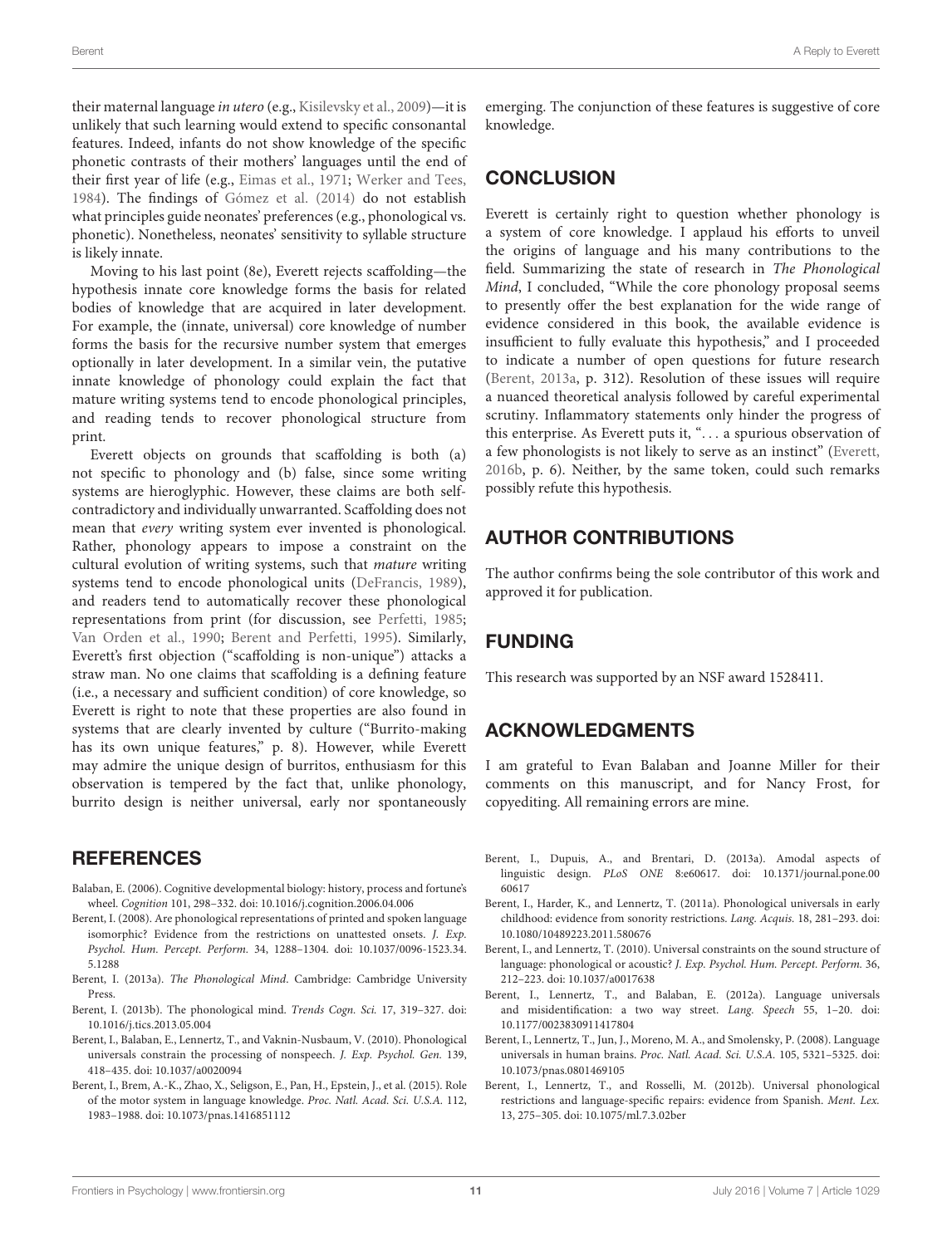- <span id="page-11-31"></span>Berent, I., Lennertz, T., and Smolensky, P. (2011b). "Markedness and misperception: It's a two-way street," in Handbook of the Syllable, eds C. E. Cairns and E. Raimy (Leiden: Brill), 373–394.
- <span id="page-11-30"></span>Berent, I., Lennertz, T., Smolensky, P., and Vaknin-Nusbaum, V. (2009). Listeners' knowledge of phonological universals: evidence from nasal clusters. Phonology 26, 75–108. doi: 10.1017/S09526757090 01729
- <span id="page-11-34"></span>Berent, I., Pan, H., Zhao, X., Epstein, J., Bennett, M. L., Deshpande, V., et al. (2014). Language universals engage Broca's area. PLoS ONE 9:e95155. doi: 10.1371/journal.pone.0095155
- <span id="page-11-43"></span>Berent, I., and Perfetti, C. A. (1995). A rose is a REEZ: the two cycles model of phonology assembly in reading English. Psychol. Rev. 102, 146–184. doi: 10.1037/0033-295X.102.1.146
- <span id="page-11-24"></span>Berent, I., Steriade, D., Lennertz, T., and Vaknin, V. (2007). What we know about what we have never heard: evidence from perceptual illusions. Cognition 104, 591–630. doi: 10.1016/j.cognition.2006.05.015
- <span id="page-11-33"></span>Berent, I., Vaknin-Nusbaum, V., Balaban, E., and Galaburda, A. (2013b). Phonological generalizations in dyslexia: the phonological grammar may not be impaired. Cogn. Neuropsychol. 30, 285–310. doi: 10.1080/02643294. 2013.863182
- <span id="page-11-44"></span>Berent, I., Zhao, X., Balaban, E., and Galaburda, A. M. (2016). Phonology and phonetics dissociate in dyslexia: evidence from adult English speakers. Lang. Cogn. Neurosci. (in press).
- <span id="page-11-15"></span>Berry, L. (1998). Alignment and Adjacency in Optimality Theory: Evidence from Walpiri and Arrernte. Sydney, NSW: University of Sydney.
- <span id="page-11-14"></span>Breen, G., and Pensalfini, R. (2001). A language with no syllable onsets. Ling. Inq. 30, 1–25. doi: 10.1162/002438999553940
- <span id="page-11-48"></span>Brentari, D. (1993). Establishing a sonority hierarchy in American Sign Language: the use of simultaneous structure in phonology. Phonology 10, 281–306. doi: 10.1017/S0952675700000063
- <span id="page-11-46"></span>Brentari, D., Coppola, M., Mazzoni, L., and Goldin-Meadow, S. (2012). When does a system become phonological? Handshape production in gestures, signers and homesigners. Nat. Lang. Ling. Theor. 30, 1–31. doi: 10.1007/s11049-011-9145-1
- <span id="page-11-40"></span>Buchwald, A. (2009). Minimizing and optimizing structure in phonology: evidence from aphasia. Lingua 119, 1380–1395. doi: 10.1016/j.lingua.2007.11.015
- <span id="page-11-39"></span>Buchwald, A. B., Rapp, B., and Stone, M. (2007). Insertion of discrete phonological units: an articulatory and acoustic investigation of aphasic speech. Lang. Cogn. Process 22, 910–948. doi: 10.1080/01690960701273532
- <span id="page-11-3"></span>Carey, S. (2009). The Origin of Concepts. New York, NY: Oxford University Press.
- <span id="page-11-2"></span>Carey, S., and Spelke, E. (1996). Science and core knowledge. Philos. Sci. 63, 515–533. doi: 10.1086/289971
- <span id="page-11-8"></span>Carey, S., and Xu, F. (2001). Infants' knowledge of objects: beyond object files and object tracking. Cognition 80, 179–213. doi: 10.1016/S0010-0277(00)00154-2
- <span id="page-11-20"></span>Chomsky, N. (2014). Science, Mind, and Limits of Understanding. The Vatican: The Science and Faith Foundation (STOQ).
- <span id="page-11-27"></span>Clements, G. N. (1990). "The role of the sonority cycle in core syllabification," in Papers in Laboratory Phonology I: Between the Grammar and Physics of Speech, eds J. Kingston and M. Beckman (Cambridge: Cambridge University Press), 282–333.
- <span id="page-11-41"></span>Cohen-Goldberg, A. M., Cholin, J., Miozzo, M., and Rapp, B. (2013). The interface between morphology and phonology: exploring a morphophonological deficit in spoken production. Cognition 127, 270–286. doi: 10.1016/j.cognition.2013.01.004
- <span id="page-11-47"></span>Coppola, M., and Brentari, D. (2014). From iconic handshapes to grammatical contrasts: Longitudinal evidence from a child homesigner. Front. Psychol. 5:830. doi: 10.3389/fpsyg.2014.00830
- <span id="page-11-38"></span>Daland, R., Hayes, B., Garellek, M., White, J., Davis, A., and Norrmann, I. (2011). Explaining sonority projection effects. Phonology 28, 197–234. doi: 10.1017/S0952675711000145
- <span id="page-11-36"></span>Davidson, L., and Shaw, J. A. (2012). Sources of illusion in consonant cluster perception. J. Phon. 40, 234–248. doi: 10.1016/j.wocn.2011.11.005
- <span id="page-11-6"></span>de Hevia, M. D., Izard, V., Coubart, A., Spelke, E. S., and Streri, A. (2014). Representations of space, time, and number in neonates. Proc. Natl. Acad. Sci. U.S.A. 111, 4809–4813. doi: 10.1073/pnas.1323628111
- <span id="page-11-29"></span>de Lacy, P. (2004). Markedness conflation in optimality theory. Phonology 21, 145–188. doi: 10.1017/S0952675704000193
- <span id="page-11-51"></span>DeFrancis, J. (1989). Visible Speech: The Diverse Oneness of Writing Systems. Honolulu, HI: University of Hawaii Press.
- <span id="page-11-50"></span>Eimas, P. D., Siqueland, E. R., Jusczyk, P., and Vigorito, J. (1971). Speech perception in infants. Science 171, 303–306. doi: 10.1126/science.171.3968.303
- <span id="page-11-22"></span>Embick, D., and Poeppel, D. (2015). Towards a computational(ist) neurobiology of language: correlational, integrated, and explanatory neurolinguistics. Lang. Cogn. Neurosci. 30, 357–366. doi: 10.1080/23273798.2014. 980750
- <span id="page-11-1"></span>Everett, D. L. (2016a). Dark Matter of the Mind: The Culturally Articulated Unconscious. Chicago, IL: University of Chicago Press.
- <span id="page-11-0"></span>Everett, D. L. (2016b). An evaluation of universal grammar and the phonological mind. Front. Psychol. 7:15. doi: 10.3389/fpsyg.2016.00015
- <span id="page-11-37"></span>Fadiga, L., Craighero, L., Buccino, G., and Rizzolatti, G. (2002). Speech listening specifically modulates the excitability of tongue muscles: a TMS study. Eur. J. Nuerosci. 15, 399–402. doi: 10.1046/j.0953-816x.2001.01874.x
- <span id="page-11-4"></span>Feigenson, L., Carey, S., and Hauser, M. (2002). The representations underlying infants' choice of more: object files versus analog magnitudes. Psychol. Sci. 13, 150–156. doi: 10.1111/1467-9280.00427
- <span id="page-11-7"></span>Flombaum, J. I., Junge, J. A., and Hauser, M. D. (2005). Rhesus monkeys (Macaca mulatta) spontaneously compute addition operations over large numbers. Cognition 97, 315–325. doi: 10.1016/j.cognition.2004.09.004
- <span id="page-11-21"></span>Fodor, J., and Pylyshyn, Z. (1988). Connectionism and cognitive architecture: a critical analysis. Cognition 28, 3–71. doi: 10.1016/0010-0277(88)90031-5
- <span id="page-11-18"></span>Gervain, J., Berent, I., and Werker, J. (2012). Binding at birth: newborns detect identity relations and sequential position in speech. J. Cogn. Neurosci. 24, 564–574. doi: 10.1162/jocn\_a\_00157
- <span id="page-11-16"></span>Gómez, D. M., Berent, I., Benavides-Varela, S., Bion, R. A. H., Cattarossi, L., Nespor, M., et al. (2014). Language universals at birth. Proc. Natl. Acad. Sci. U.S.A. 111, 5837–5341. doi: 10.1073/pnas.1318261111
- <span id="page-11-28"></span>Gouskova, M. (2001). Falling sonority onsets, loanwords, and syllable contact. CLS 37, 175–185.
- <span id="page-11-45"></span>Greenberg, J. H. (1950). The patterning of morphemes in semitic. Word 6, 162–181.
- <span id="page-11-23"></span>Greenberg, J., H. (1978). "Some generalizations concerning initial and final consonant clusters," in Universals of Human Language, Vol. 2, eds J. H. Greenberg, C. A. Ferguson, and E. A. Moravcsik (Stanford, CA: Stanford University Press), 243–279.
- <span id="page-11-11"></span>Hamlin, J. K., Wynn, K., and Bloom, P. (2007). Social evaluation by preverbal infants. Nature 450, 557–559. doi: 10.1038/nature06288
- <span id="page-11-12"></span>Hamlin, J. K., Wynn, K., and Bloom, P. (2010). Three-month-olds show a negativity bias in their social evaluations. Dev. Sci. 13, 923–929. doi: 10.1111/j.1467- 7687.2010.00951.x
- <span id="page-11-9"></span>Hermer, L., and Spelke, E. S. (1994). A geometric process for spatial reorientation in young children. Nature 370, 57–59. doi: 10.1038/370057a0
- <span id="page-11-25"></span>Hooper, J. B. (1976). An Introduction to Natural Generative Phonology. New York, NY: Academic Press.
- <span id="page-11-5"></span>Izard, V., Sann, C., Spelke, E. S., and Streri, A. (2009). Newborn infants perceive abstract numbers. Proc. Natl. Acad. Sci. U.S.A. 106, 10382–10385. doi: 10.1073/pnas.0812142106

- <span id="page-11-49"></span>Kisilevsky, B. S., Hains, S. M. J., Brown, C. A., Lee, C. T., Cowperthwaite, B., Stutzman, S. S., et al. (2009). Fetal sensitivity to properties of maternal speech and language. Infant Behav. Dev. 32, 59–71. doi: 10.1016/j.infbeh.2008.10.002
- <span id="page-11-32"></span>Lennertz, T., and Berent, I. (2015). On the sonority levels of fricatives and stops. Men. Lex. 10, 88–132. doi: 10.1075/ml.10.1.04len
- <span id="page-11-10"></span>Leslie, A. M. (2005). Developmental parallels in understanding minds and bodies. Trends Cogn. Sci. 9, 459–462. doi: 10.1016/j.tics.2005.08.002
- <span id="page-11-19"></span>Liu, F., van Duijn, K., Vingerling, J. R., Hofman, A., Uitterlinden, A. G., Janssens, A. C. J. W., et al. (2009). Eye color and the prediction of complex phenotypes from genotypes. Curr. Biol. 19, R192–R193. doi: 10.1016/j.cub.2009. 01.027
- <span id="page-11-17"></span>Marcus, G. F., Vijayan, S., Bandi Rao, S., and Vishton, P. M. (1999). Rule learning by seven-month-old infants. Science 283, 77–80. doi: 10.1126/science.283.5398.77
- <span id="page-11-35"></span>McCarthy, J. J. (1994). "The phonetics and phonology of Semitic pharyngeals," in Papers in Laboratory Phonology III, ed. P. Keating (Cambridge: Cambridge University Press), 191–283.
- <span id="page-11-42"></span>McCarthy, J. J., and Prince, A. (1994). The emergence of the unmarked: optimality in prosodic morphology. Paper Presented at the Proceedings of the North East Linguistics Society, Amherst, MA.
- <span id="page-11-13"></span>McCarthy, J. J., and Prince, A. (1995). "Prosodic morphology," in Phonological Theory, ed. J. A. Goldsmith (Oxford: Basil Blackwell), 318–366.

<span id="page-11-26"></span>Kiparsky, P. (1979). Metrical structure assignment is cyclic. Ling. Inq. 10, 421–442.